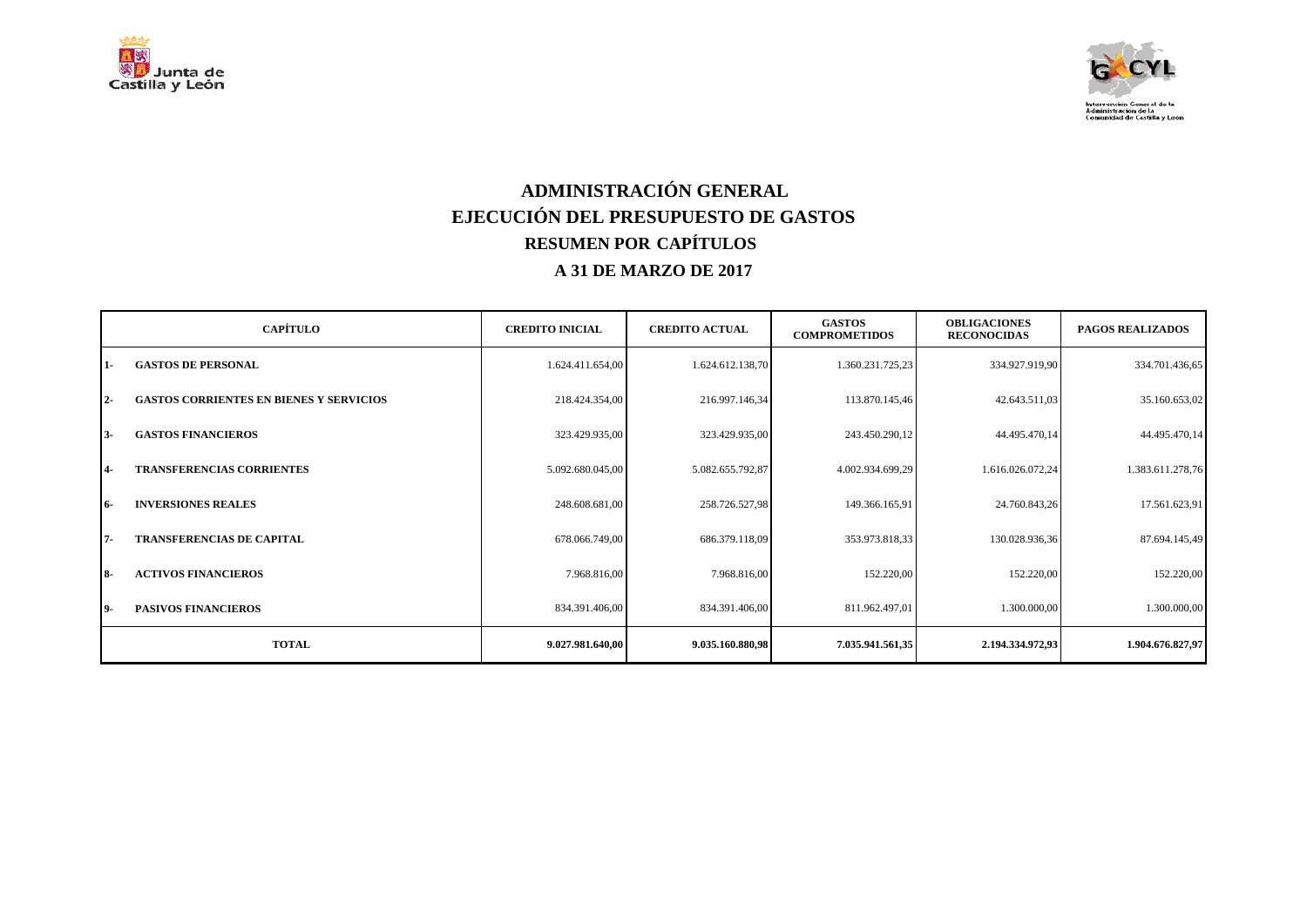



## **ADMINISTRACIÓN GENERAL EJECUCIÓN DEL PRESUPUESTO DE GASTOS RESUMEN POR SECCIONES A 31 DE MARZO DE 2017**

| <b>SECCIÓN</b>                                            | <b>CREDITO INICIAL</b> | <b>CREDITO ACTUAL</b> | <b>GASTOS</b><br><b>COMPROMETIDOS</b> | <b>OBLIGACIONES</b><br><b>RECONOCIDAS</b> | <b>PAGOS REALIZADOS</b> |
|-----------------------------------------------------------|------------------------|-----------------------|---------------------------------------|-------------------------------------------|-------------------------|
| <b>DE LA PRESIDENCIA</b><br>$01-$                         | 118.200.867,00         | 118.200.867,00        | 29.848.797,24                         | 7.530.878,94                              | 5.865.632,16            |
| <b>ECONOMÍA Y HACIENDA</b><br>$02-$                       | 230.019.778,00         | 230.826.262,70        | 132.687.373,72                        | 38.154.111,73                             | 28.952.045,34           |
| <b>AGRICULTURA Y GANADERÍA</b><br>$03 -$                  | 329.094.348,00         | 329.094.348,00        | 120.527.796,49                        | 47.540.414,56                             | 45.228.999,07           |
| <b>FOMENTO Y MEDIO AMBIENTE</b><br>-04                    | 484.137.377,00         | 489.426.834,28        | 370.471.742,31                        | 108.302.510,95                            | 72.595.480,52           |
| <b>SANIDAD</b><br>$05 -$                                  | 3.138.813.776,00       | 3.138.813.776,00      | 3.117.775.698,88                      | 1.287.070.542,62                          | 1.105.312.359,91        |
| <b>EDUCACIÓN</b><br><b>107-</b>                           | 1.890.278.583,00       | 1.891.688.990,00      | 1.513.160.863,68                      | 405.097.870,58                            | 394.723.082,98          |
| <b>EMPLEO</b><br>$08-$                                    | 156.077.114,00         | 156.131.628,00        | 101.801.247,76                        | 28.158.205,64                             | 4.353.937,47            |
| <b>FAMILIA E IGUALDAD DE OPORTUNIDADES</b><br><b>109-</b> | 531.841.670,00         | 532.066.048,00        | 526.129.096,67                        | 131.420.659,99                            | 108.464.399,95          |
| <b>CULTURA Y TURISMO</b><br>10-                           | 114.632.302,00         | 114.632.302,00        | 61.318.970,80                         | 13.705.395,61                             | 12.557.926,09           |
| <b>CORTES C.Y L. E INSTIT.PROPIAS COMUNIDAD</b><br>$20 -$ | 28.028.816,00          | 28.028.816,00         | 7.007.204,00                          | 7.007.204,00                              | 7.007.204,00            |
| <b>DEUDA PÚBLICA</b><br>$21 -$                            | 1.083.012.940,00       | 1.082.406.940,00      | 979.996.316,88                        | 45.130.725,39                             | 45.130.725,39           |
| POLÍTICA AGRARIA COMÚN<br>$31 -$                          | 923.844.069,00         | 923.844.069,00        | 75.216.452,92                         | 75.216.452,92                             | 74.485.035,09           |
| <b>TOTAL</b>                                              | 9.027.981.640,00       | 9.035.160.880,98      | 7.035.941.561,35                      | 2.194.334.972,93                          | 1.904.676.827,97        |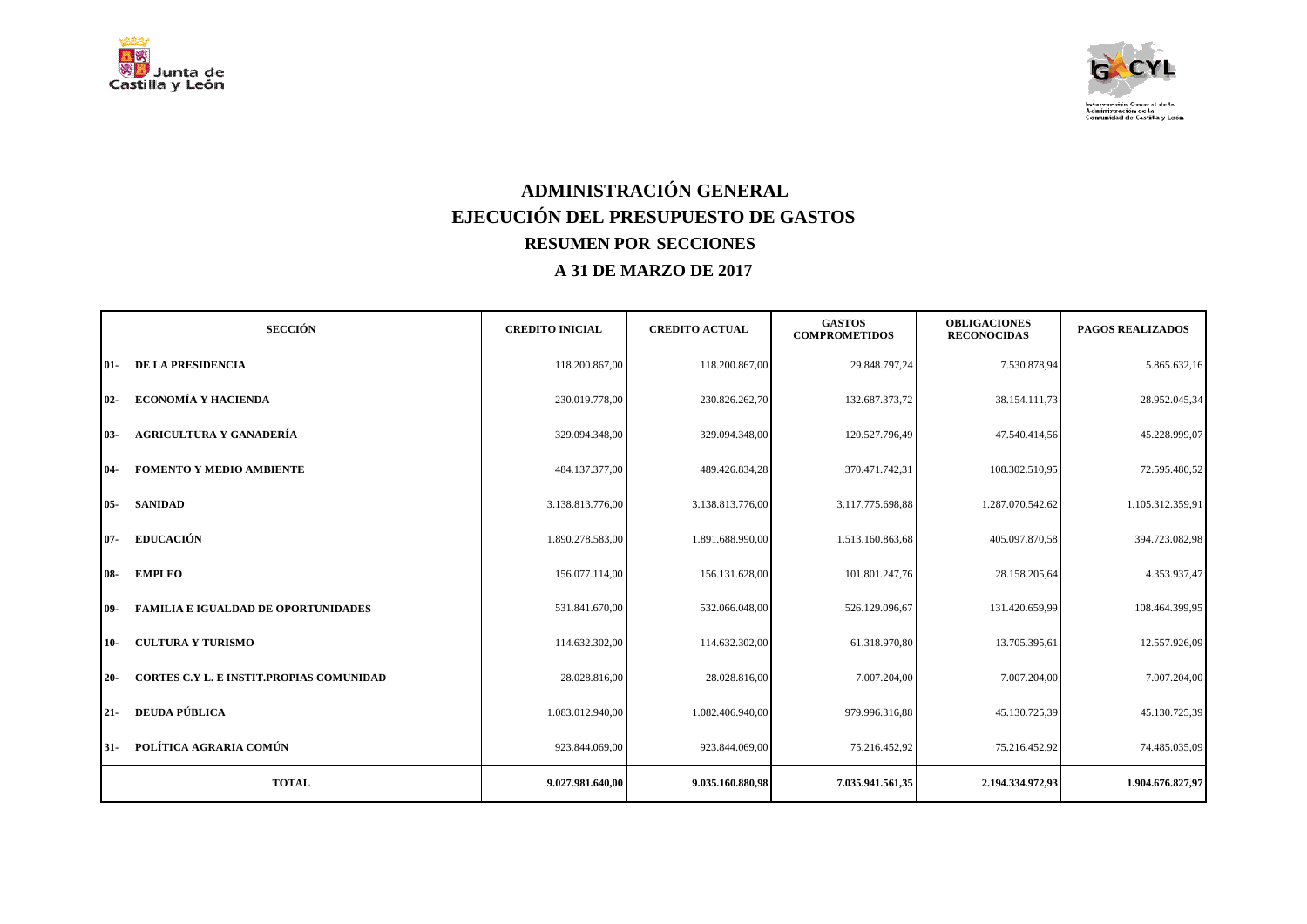



#### **GERENCIA REGIONAL DE SALUD EJECUCIÓN DEL PRESUPUESTO DE GASTOS RESUMEN POR CAPÍTULOS A 31 DE MARZO DE 2017**

|            | <b>CAPÍTULO</b>                                | <b>CREDITO INICIAL</b> | <b>CREDITO ACTUAL</b> | <b>GASTOS</b><br><b>COMPROMETIDOS</b> | <b>OBLIGACIONES</b><br><b>RECONOCIDAS</b> | <b>PAGOS REALIZADOS</b> |
|------------|------------------------------------------------|------------------------|-----------------------|---------------------------------------|-------------------------------------------|-------------------------|
| 1-         | <b>GASTOS DE PERSONAL</b>                      | 1.701.210.280,00       | 1.701.210.280,00      | 506.483.220,98                        | 488.424.314,65                            | 488.403.425,47          |
| $2 -$      | <b>GASTOS CORRIENTES EN BIENES Y SERVICIOS</b> | 880.771.745,00         | 878.271.745,00        | 541.505.429,76                        | 441.933.998,07                            | 405.047.407,16          |
| $3-$       | <b>GASTOS FINANCIEROS</b>                      | 0.00                   | 2.500.000,00          | 1.983.926,60                          | 1.983.926,60                              | 1.777.289,57            |
| $4-$       | <b>TRANSFERENCIAS CORRIENTES</b>               | 521.604.919,00         | 521.604.919,00        | 159.430.335,17                        | 159.413.335,17                            | 157.801.913,40          |
| 16-        | <b>INVERSIONES REALES</b>                      | 95.520.614,00          | 95.520.614,00         | 54.134.033,68                         | 3.368.916,30                              | 2.476.857,15            |
| $7 -$      | <b>TRANSFERENCIAS DE CAPITAL</b>               | 300.000,00             | 300.000,00            | 23.765,00                             | 0,00                                      | 0,00                    |
| <b>18-</b> | <b>ACTIVOS FINANCIEROS</b>                     | 936.314,00             | 936.314,00            | 0,00                                  | 0,00                                      | 0,00                    |
|            | <b>TOTAL</b>                                   | 3.200.343.872,00       | 3.200.343.872,00      | 1.263.560.711,19                      | 1.095.124.490,79                          | 1.055.506.892,75        |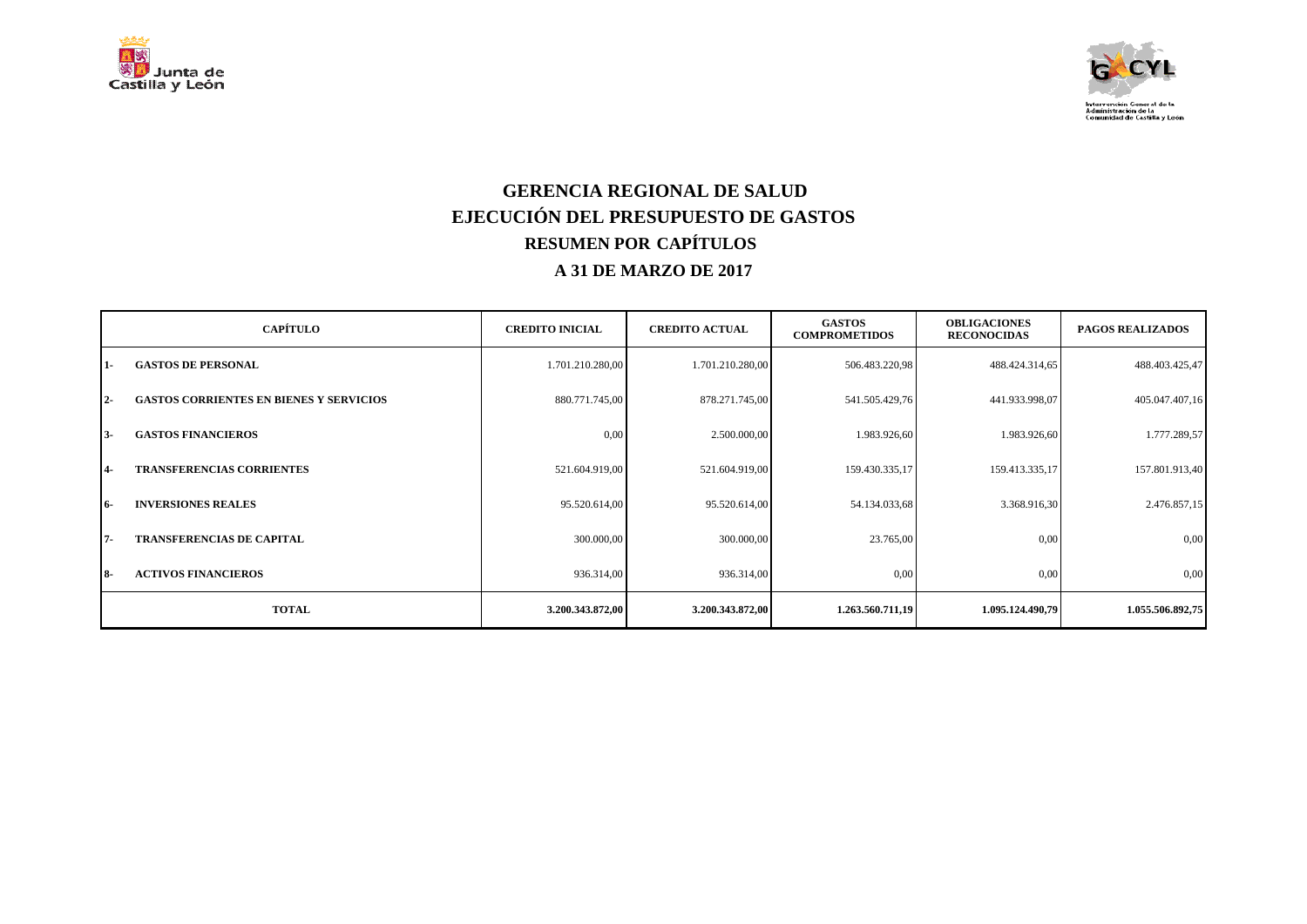



# **SERVICIO PÚBLICO DE EMPLEO EJECUCIÓN DEL PRESUPUESTO DE GASTOS RESUMEN POR CAPÍTULOS A 31 DE MARZO DE 2017**

|            | <b>CAPÍTULO</b>                                | <b>CREDITO INICIAL</b> | <b>CREDITO ACTUAL</b> | <b>GASTOS</b><br><b>COMPROMETIDOS</b> | <b>OBLIGACIONES</b><br><b>RECONOCIDAS</b> | <b>PAGOS REALIZADOS</b> |
|------------|------------------------------------------------|------------------------|-----------------------|---------------------------------------|-------------------------------------------|-------------------------|
| 1-         | <b>GASTOS DE PERSONAL</b>                      | 34.563.410,00          | 34.563.410,00         | 7.486.468,92                          | 7.486.468,92                              | 6.967.113,34            |
| $2 -$      | <b>GASTOS CORRIENTES EN BIENES Y SERVICIOS</b> | 3.650.313,00           | 3.650.313,00          | 3.023.828,21                          | 451.693,55                                | 388.785,89              |
| 14-        | <b>TRANSFERENCIAS CORRIENTES</b>               | 3.323.013,00           | 3.323.013,00          | 11.571,95                             | 11.571,95                                 | 7.124, 15               |
| $16-$      | <b>INVERSIONES REALES</b>                      | 18.659.382,00          | 20.159.382,00         | 4.477.666,09                          | 934.898,27                                | 897.648,10              |
| $7 -$      | <b>TRANSFERENCIAS DE CAPITAL</b>               | 134.221.831,00         | 132.721.831,00        | 41.149.262,90                         | 9.253.532,30                              | 7.516.958,88            |
| <b>18-</b> | <b>ACTIVOS FINANCIEROS</b>                     | 46.000,00              | 46.000,00             | 22.600,00                             | 22.600,00                                 | 22.600,00               |
|            | <b>TOTAL</b>                                   | 194.463.949.00         | 194.463.949,00        | 56.171.398,07                         | 18.160.764,99                             | 15.800.230,36           |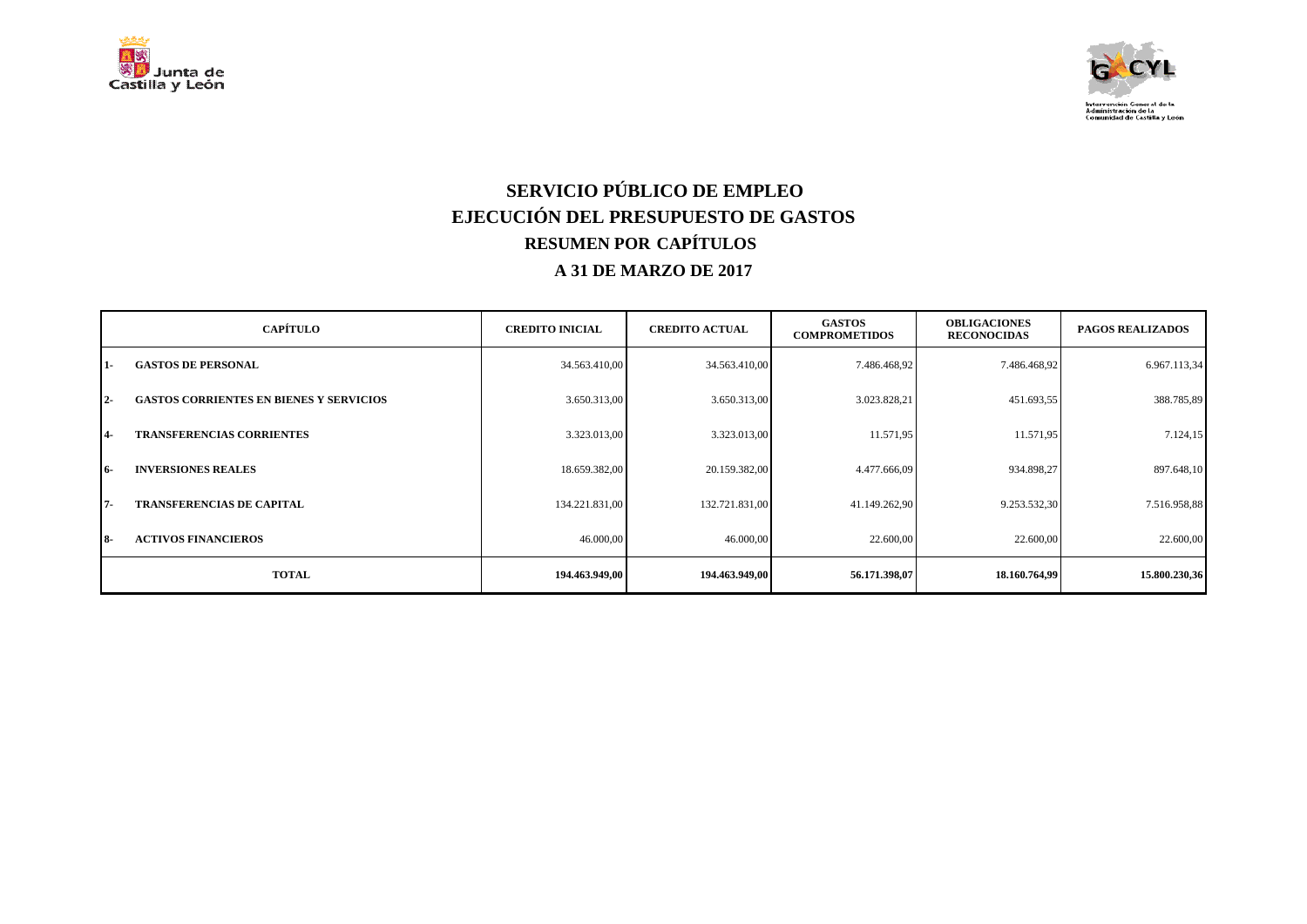



### **GERENCIA DE SERVICIOS SOCIALES EJECUCIÓN DEL PRESUPUESTO DE GASTOS RESUMEN POR CAPÍTULOS A 31 DE MARZO DE 2017**

|                | <b>CAPÍTULO</b>                                | <b>CREDITO INICIAL</b> | <b>CREDITO ACTUAL</b> | <b>GASTOS</b><br><b>COMPROMETIDOS</b> | <b>OBLIGACIONES</b><br><b>RECONOCIDAS</b> | <b>PAGOS REALIZADOS</b> |
|----------------|------------------------------------------------|------------------------|-----------------------|---------------------------------------|-------------------------------------------|-------------------------|
| $1 -$          | <b>GASTOS DE PERSONAL</b>                      | 190.185.130,00         | 190.185.130,00        | 174.651.757,92                        | 40.942.719,59                             | 40.942.424,33           |
| $2 -$          | <b>GASTOS CORRIENTES EN BIENES Y SERVICIOS</b> | 207.651.807,00         | 205.103.582,94        | 185.133.390,21                        | 63.110.791,11                             | 45.454.476,61           |
| $\overline{4}$ | <b>TRANSFERENCIAS CORRIENTES</b>               | 429.191.129,00         | 429.200.269,00        | 185.904.390,16                        | 83.054.403,58                             | 74.355.792,36           |
| <b>16-</b>     | <b>INVERSIONES REALES</b>                      | 8.925.097,00           | 11.045.781,06         | 6.098.862,03                          | 1.131.823,61                              | 860.863,20              |
| 17-            | <b>TRANSFERENCIAS DE CAPITAL</b>               | 10.087.529,00          | 11.082.529,00         | 1.865.416,41                          | 196.940,02                                | 196.940,02              |
| $18-$          | <b>ACTIVOS FINANCIEROS</b>                     | 100.000,00             | 100.000,00            | 23.000,00                             | 23.000,00                                 | 23.000,00               |
|                | <b>TOTAL</b>                                   | 846.140.692,00         | 846.717.292,00        | 553.676.816,73                        | 188.459.677,91                            | 161.833.496,52          |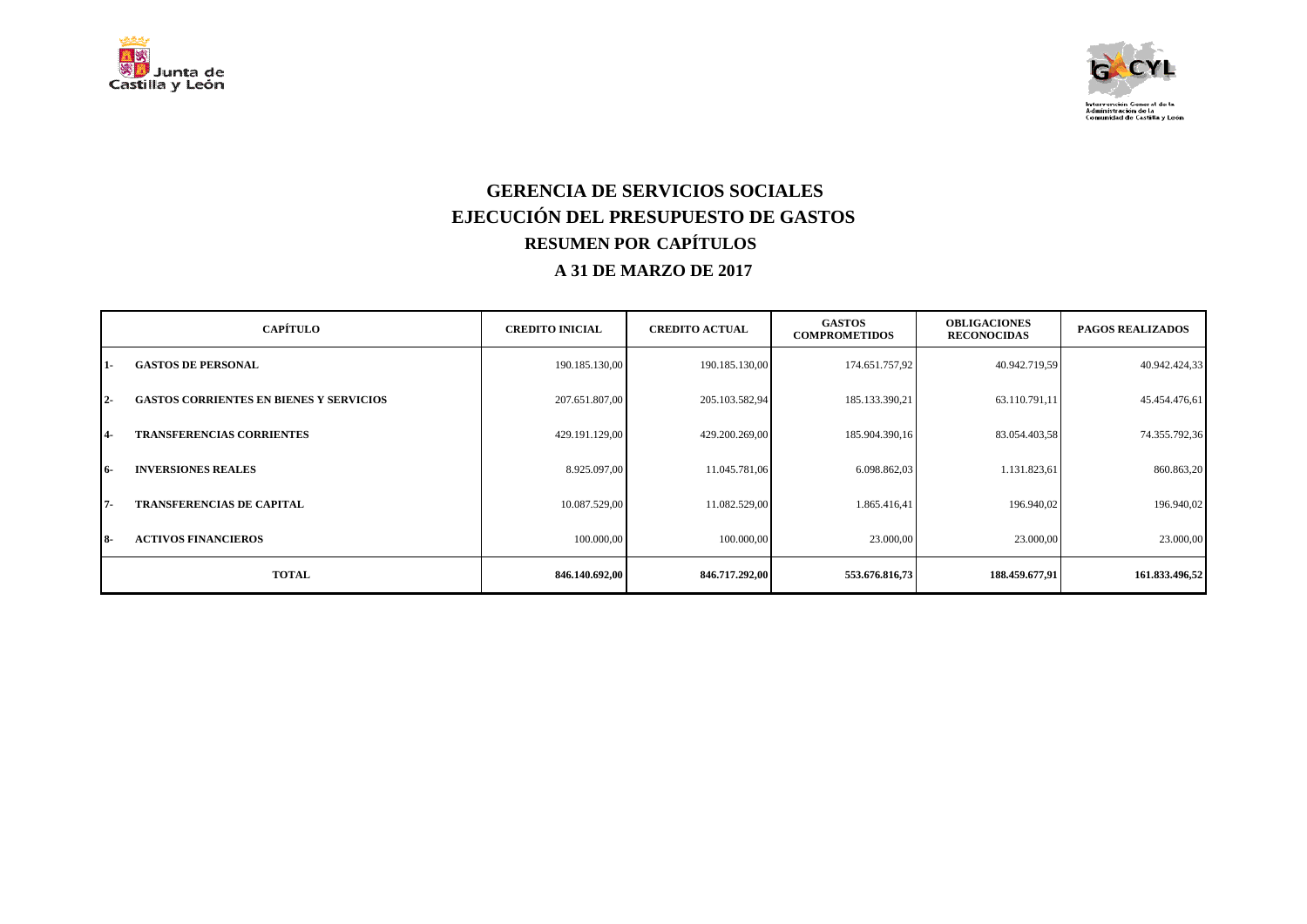



# **INSTITUTO TECNOLÓGICO AGRARIO EJECUCIÓN DEL PRESUPUESTO DE GASTOS RESUMEN POR CAPÍTULOS A 31 DE MARZO DE 2017**

|           | <b>CAPÍTULO</b>                                | <b>CREDITO INICIAL</b> | <b>CREDITO ACTUAL</b> | <b>GASTOS</b><br><b>COMPROMETIDOS</b> | <b>OBLIGACIONES</b><br><b>RECONOCIDAS</b> | <b>PAGOS REALIZADOS</b> |
|-----------|------------------------------------------------|------------------------|-----------------------|---------------------------------------|-------------------------------------------|-------------------------|
| 1-        | <b>GASTOS DE PERSONAL</b>                      | 7.043.761,00           | 7.043.761,00          | 6.874.412,60                          | 1.504.599,25                              | 1.504.599,25            |
| $2 -$     | <b>GASTOS CORRIENTES EN BIENES Y SERVICIOS</b> | 1.134.718,00           | 1.234.718,00          | 689.428,69                            | 284.409,63                                | 230.772,12              |
| $3-$      | <b>GASTOS FINANCIEROS</b>                      | 2.600.000,00           | 2.621.041,40          | 1.212.773,71                          | 147.973,94                                | 147.973,94              |
| $4-$      | <b>TRANSFERENCIAS CORRIENTES</b>               | 200.000,00             | 78.958,60             | 4.500,00                              | 4.500,00                                  | 4.500,00                |
| 16-       | <b>INVERSIONES REALES</b>                      | 34.025.745,00          | 34.025.745,00         | 6.206.482,46                          | 1.362.681,90                              | 1.146.018,88            |
| $7 -$     | <b>TRANSFERENCIAS DE CAPITAL</b>               | 725.000,00             | 725.000,00            | 562.563,22                            | 0,00                                      | 0,00                    |
| <b>8-</b> | <b>ACTIVOS FINANCIEROS</b>                     | 10.000,00              | 10.000,00             | 0,00                                  | 0,00                                      | 0,00                    |
| 19-       | <b>PASIVOS FINANCIEROS</b>                     | 9.000.000,00           | 9.000.000,00          | 5.374.943,68                          | 0,00                                      | 0,00                    |
|           | <b>TOTAL</b>                                   | 54.739.224,00          | 54.739.224,00         | 20.925.104,36                         | 3.304.164,72                              | 3.033.864,19            |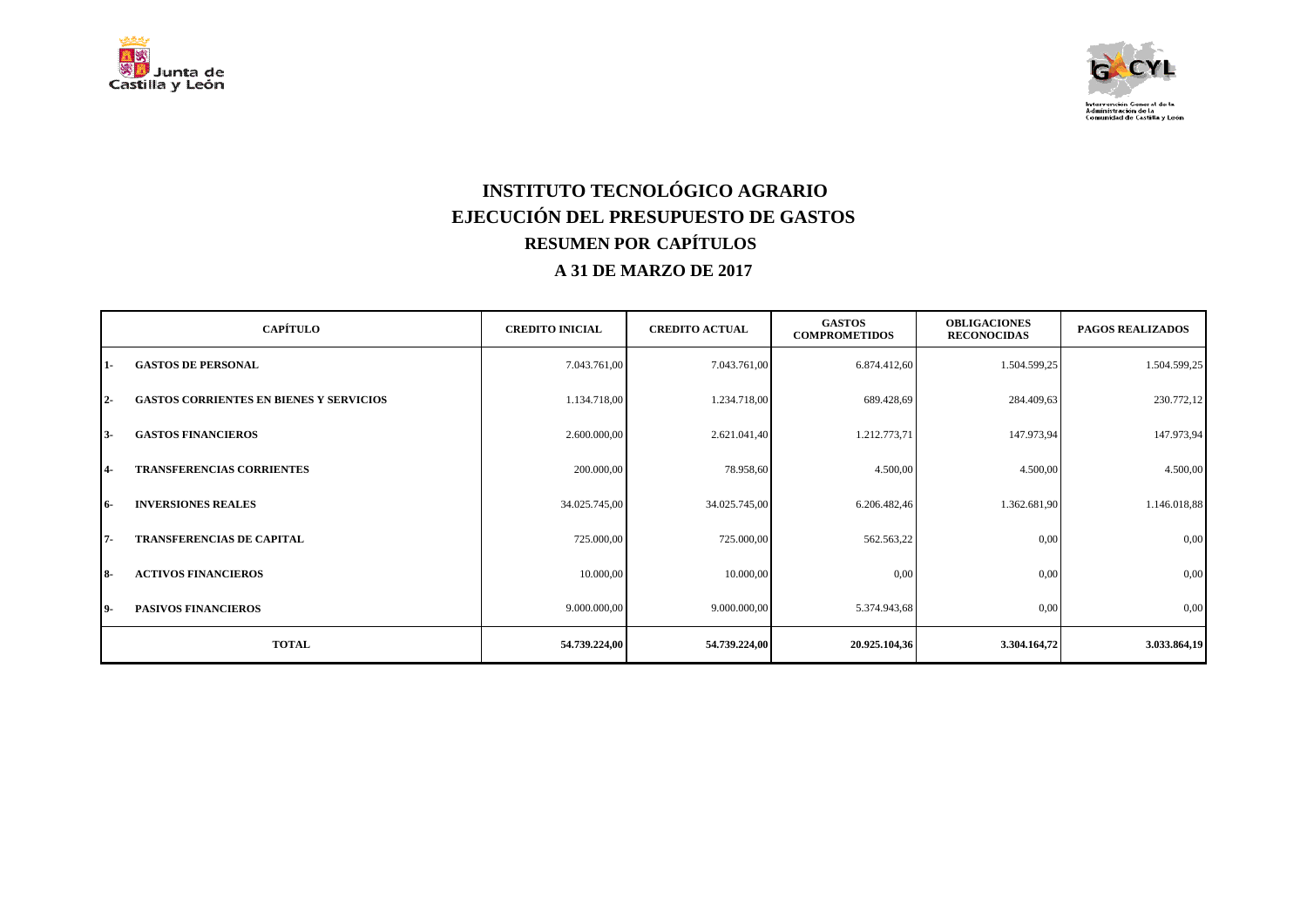



## **AGENC. INNOV. FINANC. E INTERN. EMP. CYL EJECUCIÓN DEL PRESUPUESTO DE GASTOS RESUMEN POR CAPÍTULOS A 31 DE MARZO DE 2017**

|           | <b>CAPÍTULO</b>                                | <b>CREDITO INICIAL</b> | <b>CREDITO ACTUAL</b> | <b>GASTOS</b><br><b>COMPROMETIDOS</b> | <b>OBLIGACIONES</b><br><b>RECONOCIDAS</b> | <b>PAGOS REALIZADOS</b> |
|-----------|------------------------------------------------|------------------------|-----------------------|---------------------------------------|-------------------------------------------|-------------------------|
| 1-        | <b>GASTOS DE PERSONAL</b>                      | 10.867.657,00          | 10.867.657,00         | 2.278.923,23                          | 2.251.245,56                              | 2.251.245,56            |
| $2 -$     | <b>GASTOS CORRIENTES EN BIENES Y SERVICIOS</b> | 8.178.803,00           | 8.178.803,00          | 3.962.384,36                          | 749.560,51                                | 745.638,16              |
| $3 -$     | <b>GASTOS FINANCIEROS</b>                      | 4.207.223,00           | 4.207.223,00          | 1.325.020,03                          | 484.362,05                                | 484.321,69              |
| $4-$      | <b>TRANSFERENCIAS CORRIENTES</b>               | 30.000,00              | 30.000,00             | 12.000,00                             | 12.000,00                                 | 12.000,00               |
| 16-       | <b>INVERSIONES REALES</b>                      | 28.990.022,00          | 28.990.022,00         | 10.771.047,98                         | 371.854,44                                | 371.854,44              |
| $7 -$     | <b>TRANSFERENCIAS DE CAPITAL</b>               | 63.444.934,00          | 63.444.934,00         | 10.953.593,01                         | 3.080.969,69                              | 870.226,61              |
| <b>8-</b> | <b>ACTIVOS FINANCIEROS</b>                     | 45.533.857,00          | 45.533.857,00         | 902.456,61                            | 3.600,00                                  | 3.600,00                |
| 19-       | <b>PASIVOS FINANCIEROS</b>                     | 28.417.607,00          | 59.846.178,43         | 54.069.629,04                         | 43.572.490,74                             | 43.038.627,04           |
|           | <b>TOTAL</b>                                   | 189.670.103,00         | 221.098.674,43        | 84.275.054,26                         | 50.526.082,99                             | 47.777.513,50           |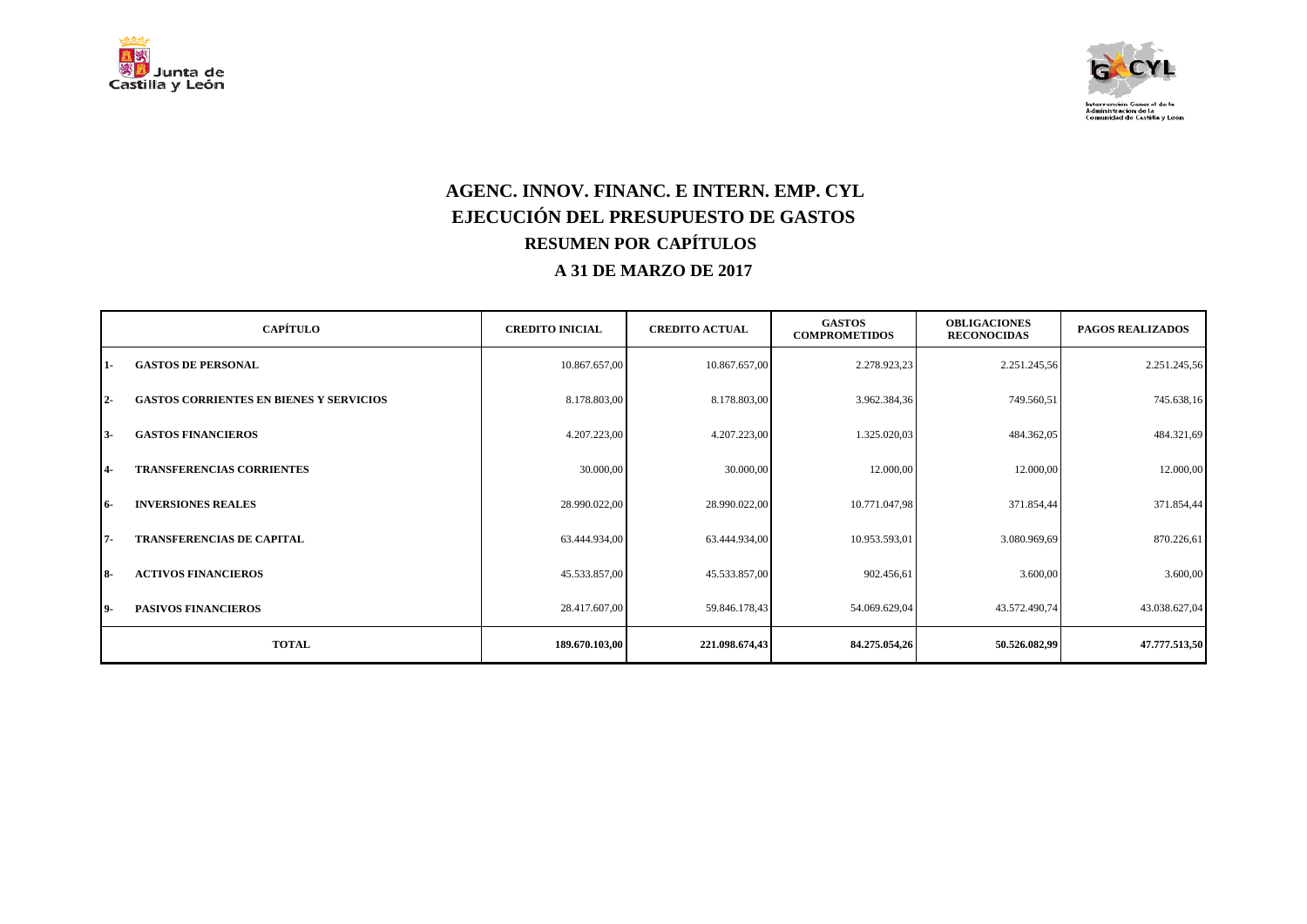



## **ENTE REGIONAL DE LA ENERGÍA EJECUCIÓN DEL PRESUPUESTO DE GASTOS RESUMEN POR CAPÍTULOS A 31 DE MARZO DE 2017**

|       | <b>CAPÍTULO</b>                                | <b>CREDITO INICIAL</b> | <b>CREDITO ACTUAL</b> | <b>GASTOS</b><br><b>COMPROMETIDOS</b> | <b>OBLIGACIONES</b><br><b>RECONOCIDAS</b> | <b>PAGOS REALIZADOS</b> |
|-------|------------------------------------------------|------------------------|-----------------------|---------------------------------------|-------------------------------------------|-------------------------|
| 11-   | <b>GASTOS DE PERSONAL</b>                      | 1.045.907,00           | 1.045.907,00          | 244.558,02                            | 243.731,81                                | 243.731,81              |
| $12-$ | <b>GASTOS CORRIENTES EN BIENES Y SERVICIOS</b> | 631.750,00             | 631.750,00            | 181.993,59                            | 44.839,83                                 | 41.530,25               |
| -16   | <b>INVERSIONES REALES</b>                      | 1.490.029.00           | 1.490.029,00          | 69.110,13                             | 5.565,91                                  | 1.651,65                |
| $18-$ | <b>ACTIVOS FINANCIEROS</b>                     | 124.808,00             | 124.808,00            | 0,00                                  | 0,00                                      | 0,00                    |
|       | <b>TOTAL</b>                                   | 3.292.494,00           | 3.292.494,00          | 495.661,74                            | 294.137,55                                | 286.913,71              |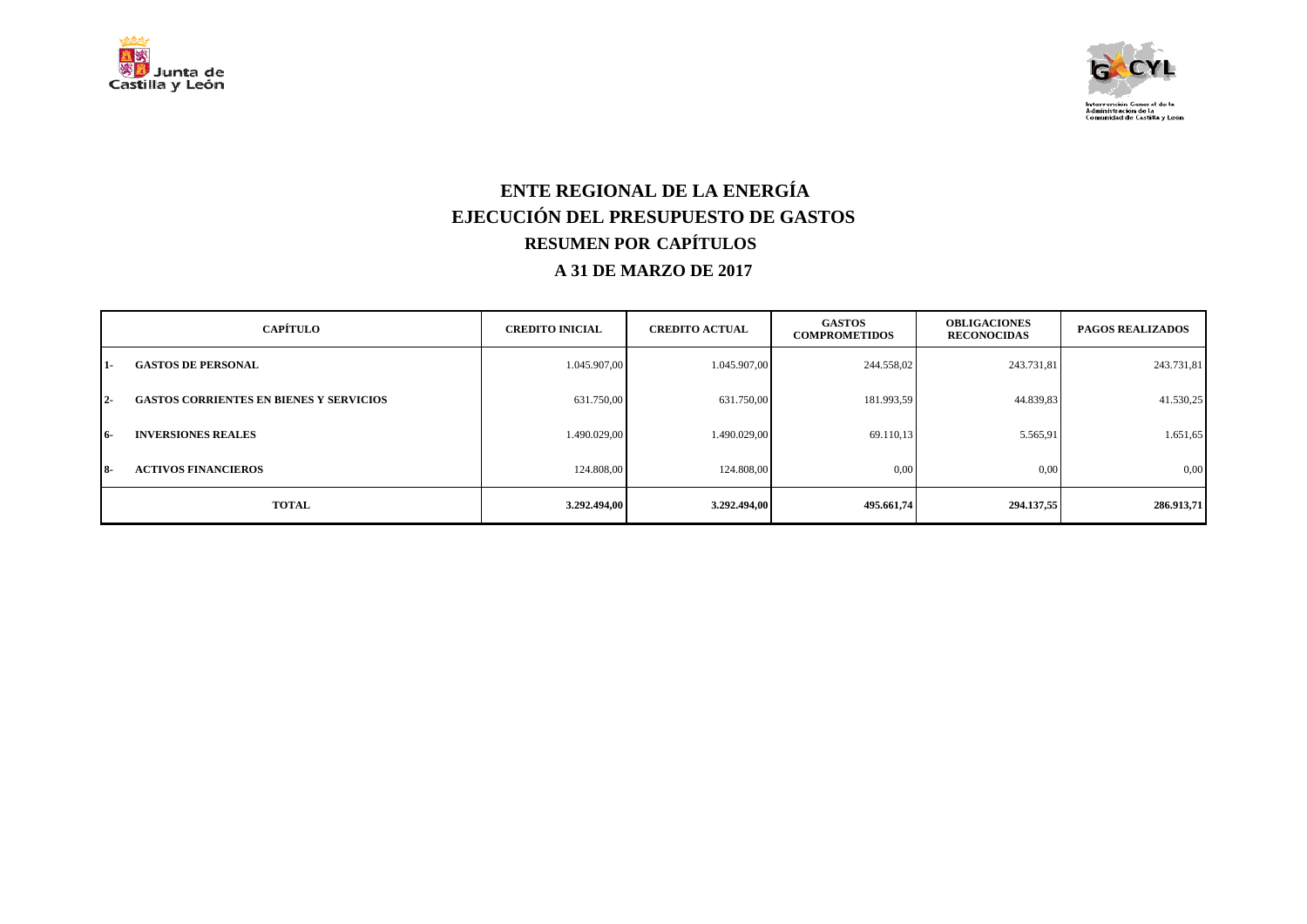



### **AGENC. CALIDAD SISTEMA UNIVERSITARIO CYL EJECUCIÓN DEL PRESUPUESTO DE GASTOS RESUMEN POR CAPÍTULOS A 31 DE MARZO DE 2017**

|            | <b>CAPÍTULO</b>                                | <b>CREDITO INICIAL</b> | <b>CREDITO ACTUAL</b> | <b>GASTOS</b><br><b>COMPROMETIDOS</b> | <b>OBLIGACIONES</b><br><b>RECONOCIDAS</b> | <b>PAGOS REALIZADOS</b> |
|------------|------------------------------------------------|------------------------|-----------------------|---------------------------------------|-------------------------------------------|-------------------------|
| 11-        | <b>GASTOS DE PERSONAL</b>                      | 550.393,00             | 550.393,00            | 437.302,47                            | 113.523,90                                | 113.523,90              |
| $12-$      | <b>GASTOS CORRIENTES EN BIENES Y SERVICIOS</b> | 623.468.00             | 623.468,00            | 166.651,52                            | 163.651,93                                | 163.651,93              |
| <b>14-</b> | <b>TRANSFERENCIAS CORRIENTES</b>               | 5.884,00               | 5.884,00              | 0,00                                  | 0,00                                      | 0,00                    |
| 16-        | <b>INVERSIONES REALES</b>                      | 64.230,00              | 64.230,00             | 35.204.30                             | 2.141.64                                  | 2.141,64                |
|            | <b>TOTAL</b>                                   | 1.243.975,00           | 1.243.975,00          | 639.158,29                            | 279.317,47                                | 279.317,47              |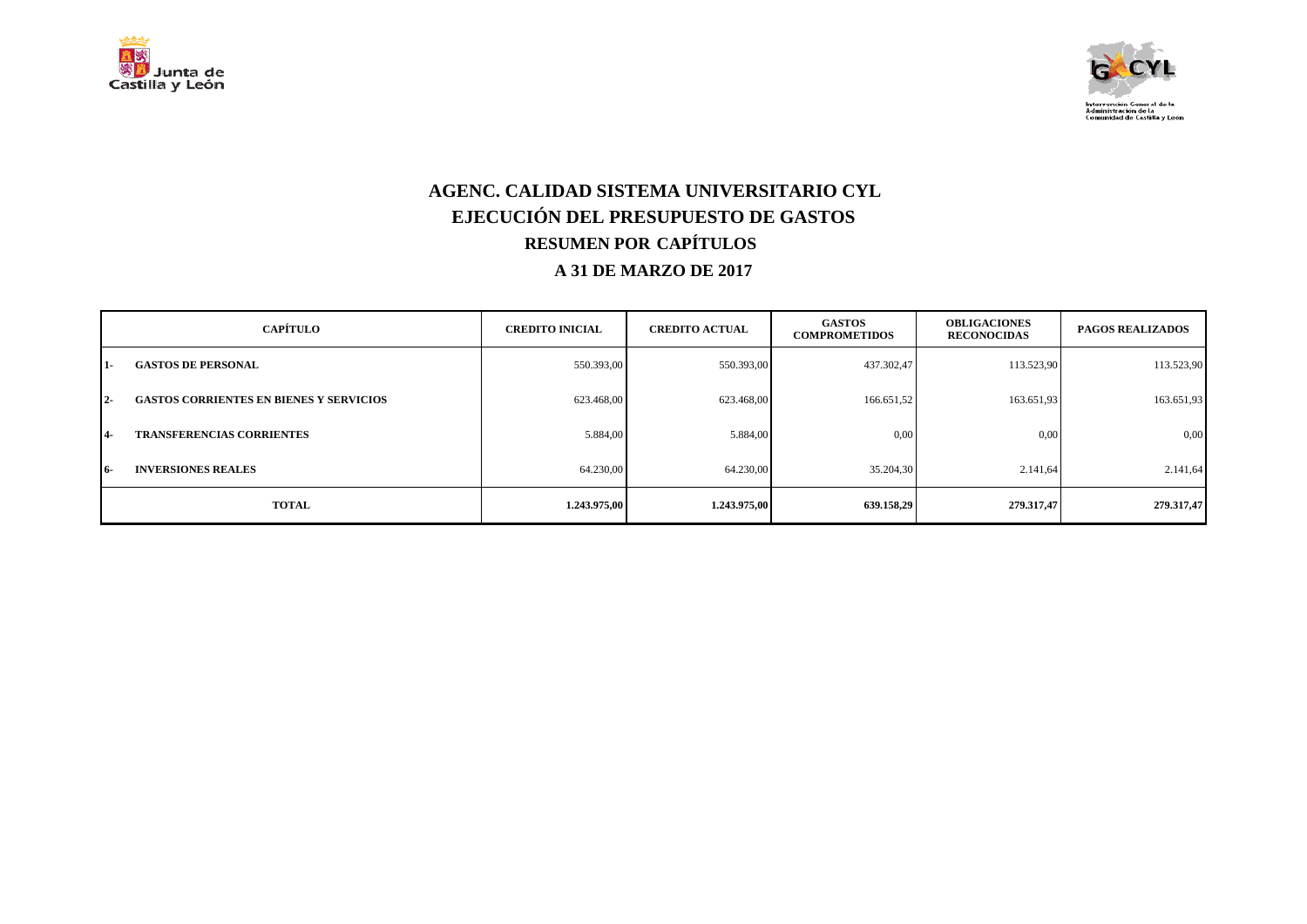



## **ADMINISTRACIÓN GENERAL EJECUCIÓN DEL PRESUPUESTO DE INGRESOS RESUMEN POR CAPÍTULOS A 31 DE MARZO DE 2017**

|      | <b>CAPÍTULO</b>                          | PRESUPUESTO INICIAL | <b>MODIFICACIONES</b> | <b>PRESUPUESTO</b><br><b>DEFINITIVO</b> |                  | DERECHOS LIQUIDADOS   INGRESOS REALIZADOS |
|------|------------------------------------------|---------------------|-----------------------|-----------------------------------------|------------------|-------------------------------------------|
| 11-  | <b>IMPUESTOS DIRECTOS</b>                | 2.002.715.290,00    | 0,00                  | 2.002.715.290,00                        | 488.983.877,47   | 482.570.231,20                            |
| 12-  | <b>IMPUESTOS INDIRECTOS</b>              | 3.116.656.840,00    | 0,00                  | 3.116.656.840,00                        | 738.116.216,57   | 734.217.924,40                            |
| 13-  | TASAS, PRECIOS PUBLICOS Y OTROS INGRESOS | 170.357.891,00      | 0,00                  | 170.357.891,00                          | 28.210.365,32    | 11.014.274,16                             |
| 4-   | <b>TRANSFERENCIAS CORRIENTES</b>         | 2.409.469.504,00    | 6.219.254,00          | 2.415.688.758,00                        | 293.918.720,76   | 293.918.720,76                            |
| I 5- | <b>INGRESOS PATRIMONIALES</b>            | 21.467.577,00       | 0,00                  | 21.467.577,00                           | 5.227.277,27     | 5.226.777,27                              |
| 16-  | <b>ENAJENACIÓN DE INVERSIONES REALES</b> | 94.504.676,00       | 0,00                  | 94.504.676,00                           | 2.984.136,61     | 2.708.724,28                              |
| 17-  | <b>TRANSFERENCIAS CAPITAL</b>            | 170.205.360,00      | 959.986,98            | 171.165.346,98                          | 0,00             | 0,00                                      |
| l 8- | <b>ACTIVOS FINANCIEROS</b>               | 866.452,00          | 0,00                  | 866.452,00                              | 563.974,07       | 563.974,07                                |
| 19-  | <b>PASIVOS FINANCIEROS</b>               | 1.042.780.890,00    | 0,00                  | 1.042.780.890,00                        | 253.000.000,00   | 253.000.000,00                            |
|      | <b>TOTAL</b>                             | 9.029.024.480,00    | 7.179.240,98          | 9.036.203.720,98                        | 1.811.004.568,07 | 1.783.220.626,14                          |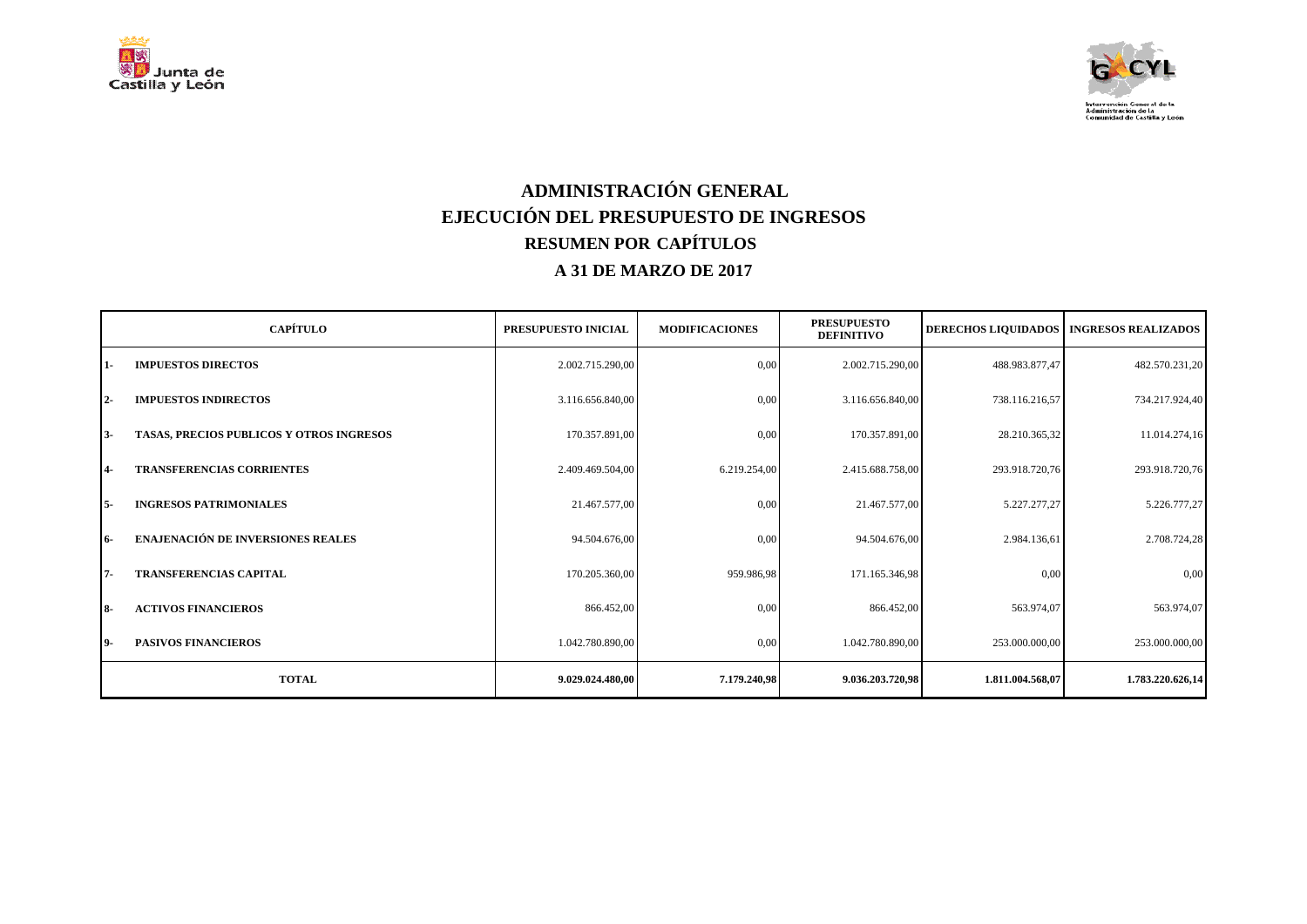



### **GERENCIA REGIONAL DE SALUD EJECUCIÓN DEL PRESUPUESTO DE INGRESOS RESUMEN POR CAPÍTULOS A 31 DE MARZO DE 2017**

|                | <b>CAPÍTULO</b>                                 | PRESUPUESTO INICIAL | <b>MODIFICACIONES</b> | <b>PRESUPUESTO</b><br><b>DEFINITIVO</b> | <b>DERECHOS LIQUIDADOS   INGRESOS REALIZADOS</b> |                  |
|----------------|-------------------------------------------------|---------------------|-----------------------|-----------------------------------------|--------------------------------------------------|------------------|
| $13-$          | <b>TASAS, PRECIOS PUBLICOS Y OTROS INGRESOS</b> | 41.969.517,00       | 0.00                  | 41.969.517,00                           | 5.867.486,93                                     | 5.867.486,93     |
| $\overline{4}$ | <b>TRANSFERENCIAS CORRIENTES</b>                | 3.060.443.517,00    | 0.00                  | 3.060.443.517,00                        | 1.071.705.812,83                                 | 1.049.616.828,12 |
| $15-$          | <b>INGRESOS PATRIMONIALES</b>                   | 1.180.000.00        | 0.00                  | 1.180.000.00                            | 116.709,25                                       | 116.709,25       |
| 17-            | <b>TRANSFERENCIAS CAPITAL</b>                   | 95.814.524,00       | 0.00                  | 95.814.524,00                           | 39.708.835,60                                    | 39.708.835,60    |
| <b>18-</b>     | <b>ACTIVOS FINANCIEROS</b>                      | 936.314,00          | 0,00                  | 936.314,00                              | 81.289,90                                        | 81.289,90        |
|                | <b>TOTAL</b>                                    | 3.200.343.872,00    | 0.00                  | 3.200.343.872,00                        | 1.117.480.134,51                                 | 1.095.391.149,80 |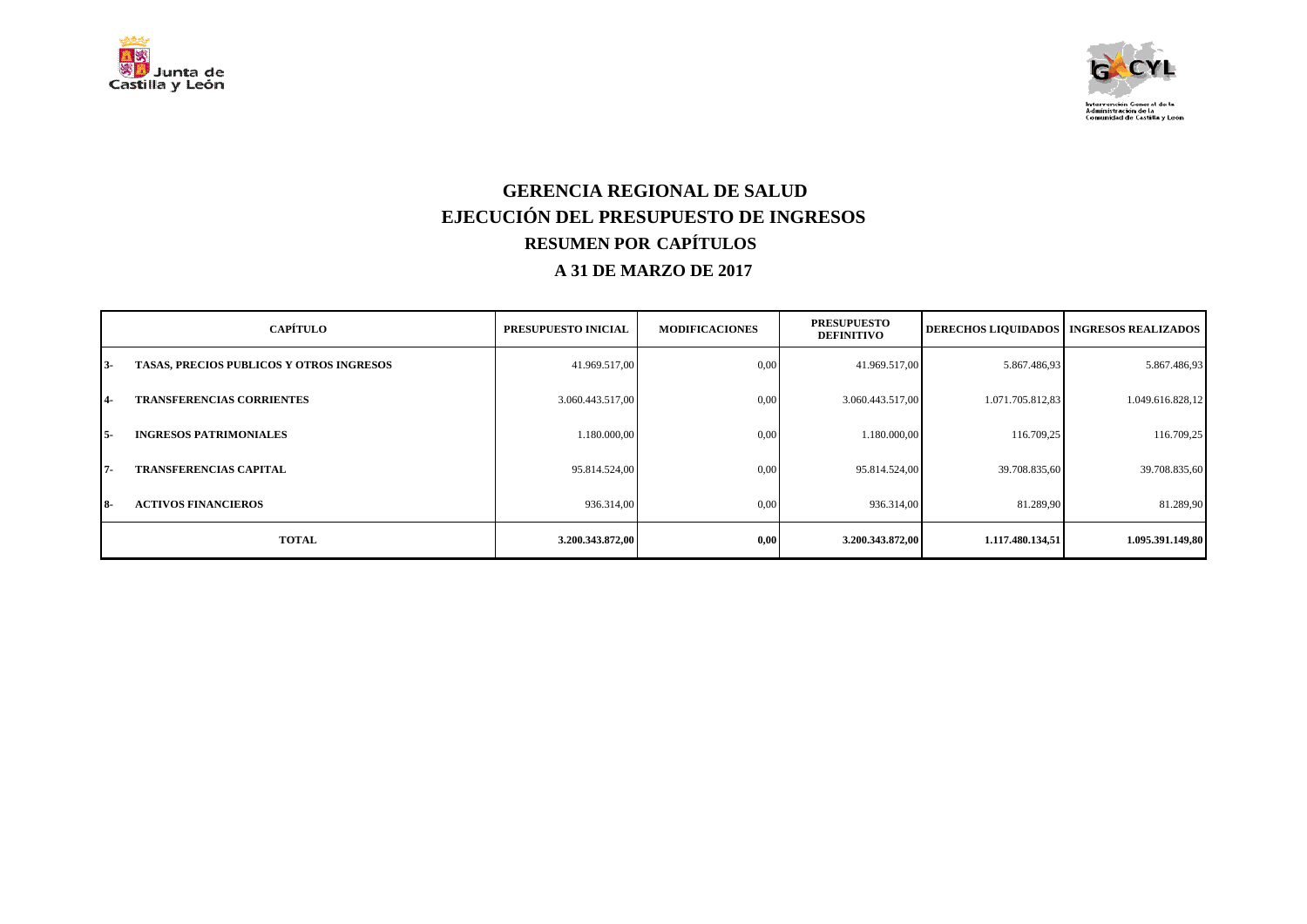



# **SERVICIO PÚBLICO DE EMPLEO EJECUCIÓN DEL PRESUPUESTO DE INGRESOS RESUMEN POR CAPÍTULOS A 31 DE MARZO DE 2017**

|            | <b>CAPÍTULO</b>                          | PRESUPUESTO INICIAL | <b>MODIFICACIONES</b> | <b>PRESUPUESTO</b><br><b>DEFINITIVO</b> | <b>DERECHOS LIQUIDADOS   INGRESOS REALIZADOS</b> |            |
|------------|------------------------------------------|---------------------|-----------------------|-----------------------------------------|--------------------------------------------------|------------|
| $3 -$      | TASAS, PRECIOS PUBLICOS Y OTROS INGRESOS | 721.500,00          | 0,00                  | 721.500,00                              | 71.784,86                                        | 71.772,22  |
| 14-        | <b>TRANSFERENCIAS CORRIENTES</b>         | 40.765.236,00       | 0,00                  | 40.765.236,00                           | 0,00                                             | 0,00       |
| $5-$       | <b>INGRESOS PATRIMONIALES</b>            | 50.000,00           | 0,00                  | 50.000,00                               | 13.413,09                                        | 13.413,09  |
| $16-$      | <b>ENAJENACIÓN DE INVERSIONES REALES</b> | 4.600.000,00        | 0,00                  | 4.600.000,00                            | 523.568,41                                       | 523.280,65 |
| $7 -$      | <b>TRANSFERENCIAS CAPITAL</b>            | 148.281.213,00      | 0,00                  | 148.281.213,00                          | 0,00                                             | 0,00       |
| <b>18-</b> | <b>ACTIVOS FINANCIEROS</b>               | 46.000,00           | 0,00                  | 46.000,00                               | 44,34                                            | 44,34      |
|            | <b>TOTAL</b>                             | 194.463.949,00      | 0,00                  | 194.463.949,00                          | 608.810,70                                       | 608.510,30 |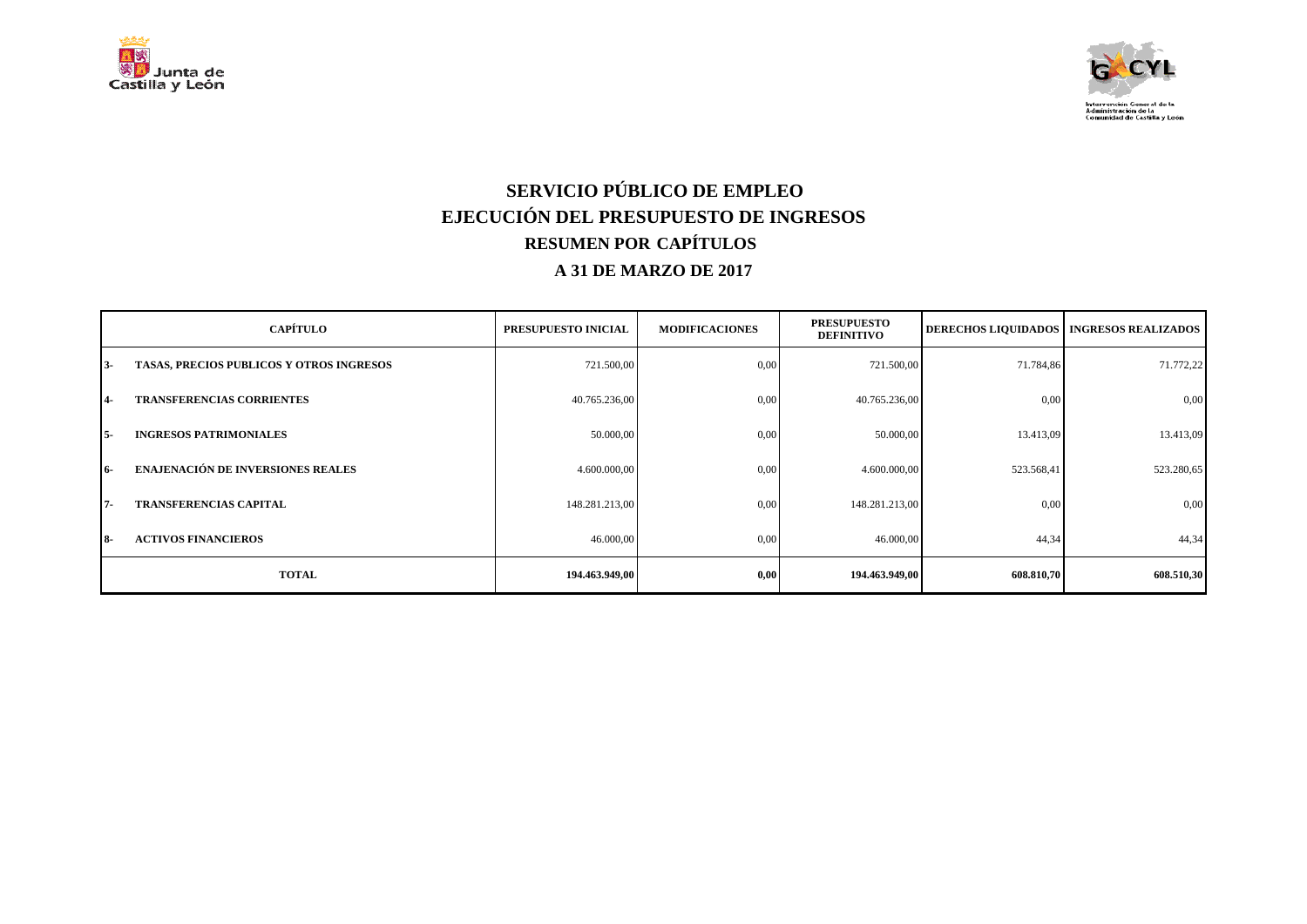



### **GERENCIA DE SERVICIOS SOCIALES EJECUCIÓN DEL PRESUPUESTO DE INGRESOS RESUMEN POR CAPÍTULOS A 31 DE MARZO DE 2017**

|                | <b>CAPÍTULO</b>                                 | PRESUPUESTO INICIAL | <b>MODIFICACIONES</b> | <b>PRESUPUESTO</b><br><b>DEFINITIVO</b> |                | <b>DERECHOS LIQUIDADOS   INGRESOS REALIZADOS</b> |
|----------------|-------------------------------------------------|---------------------|-----------------------|-----------------------------------------|----------------|--------------------------------------------------|
| $13-$          | <b>TASAS, PRECIOS PUBLICOS Y OTROS INGRESOS</b> | 78.241.000,00       | 0.00                  | 78.241.000,00                           | 11.020.360,89  | 10.977.463,53                                    |
| $\overline{4}$ | <b>TRANSFERENCIAS CORRIENTES</b>                | 749.076.050,00      | 0.00                  | 749.076.050,00                          | 178.135.790,01 | 146.890.750,29                                   |
| $15-$          | <b>INGRESOS PATRIMONIALES</b>                   | 50.000,00           | 0.00                  | 50.000,00                               | 5.288,58       | 5.288,58                                         |
| 17-            | <b>TRANSFERENCIAS CAPITAL</b>                   | 18.673.642,00       | 576,600,00            | 19.250.242.00                           | 3.302.625,00   | 3.302.625,00                                     |
| <b>18-</b>     | <b>ACTIVOS FINANCIEROS</b>                      | 100.000,00          | 0,00                  | 100.000,00                              | 23.000,00      | 0,00                                             |
|                | <b>TOTAL</b>                                    | 846.140.692,00      | 576.600,00            | 846.717.292,00                          | 192.487.064,48 | 161.176.127,40                                   |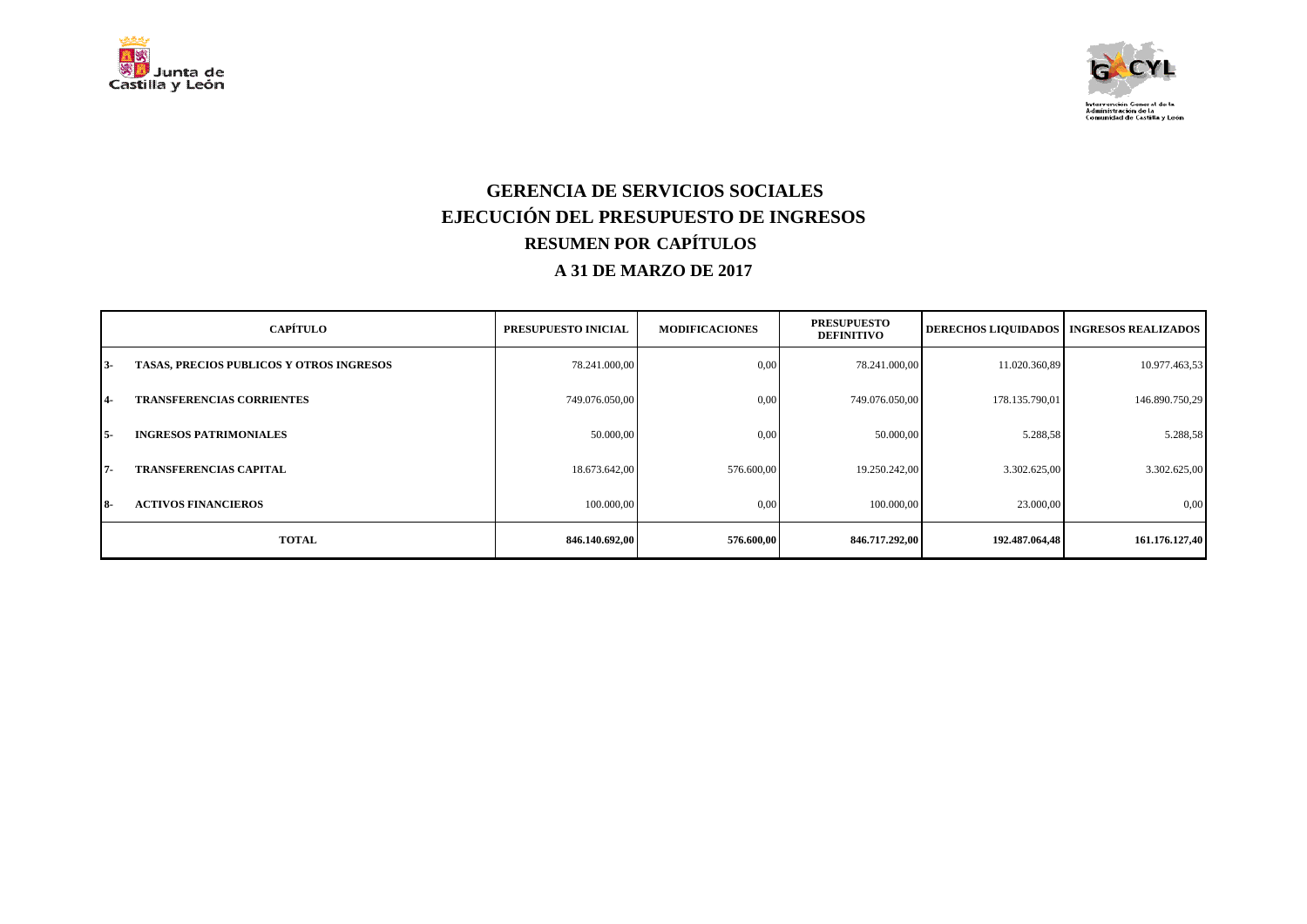



# **INSTITUTO TECNOLÓGICO AGRARIO EJECUCIÓN DEL PRESUPUESTO DE INGRESOS RESUMEN POR CAPÍTULOS A 31 DE MARZO DE 2017**

|            | <b>CAPÍTULO</b>                          | PRESUPUESTO INICIAL | <b>MODIFICACIONES</b> | <b>PRESUPUESTO</b><br><b>DEFINITIVO</b> |              | <b>DERECHOS LIQUIDADOS   INGRESOS REALIZADOS  </b> |
|------------|------------------------------------------|---------------------|-----------------------|-----------------------------------------|--------------|----------------------------------------------------|
| $3-$       | TASAS, PRECIOS PUBLICOS Y OTROS INGRESOS | 1.860.000,00        | 0,00                  | 1.860.000,00                            | 234.173,59   | 172.717,60                                         |
| $4-$       | <b>TRANSFERENCIAS CORRIENTES</b>         | 6.503.479,00        | 0,00                  | 6.503.479,00                            | 541.956,58   | 541.956,58                                         |
| $5-$       | <b>INGRESOS PATRIMONIALES</b>            | 2.615.000,00        | 0,00                  | 2.615.000,00                            | 571.186,46   | 529.454,02                                         |
| 16-        | <b>ENAJENACIÓN DE INVERSIONES REALES</b> | 100.000,00          | 0,00                  | 100.000,00                              | 0,00         | 0,00                                               |
| $7 -$      | <b>TRANSFERENCIAS CAPITAL</b>            | 34.650.745,00       | 0,00                  | 34.650.745,00                           | 3.020.074,08 | 3.020.074,08                                       |
| <b>18-</b> | <b>ACTIVOS FINANCIEROS</b>               | 9.010.000,00        | 0,00                  | 9.010.000,00                            | 110.000,00   | 13.750,00                                          |
|            | <b>TOTAL</b>                             | 54.739.224,00       | 0,00                  | 54.739.224,00                           | 4.477.390,71 | 4.277.952,28                                       |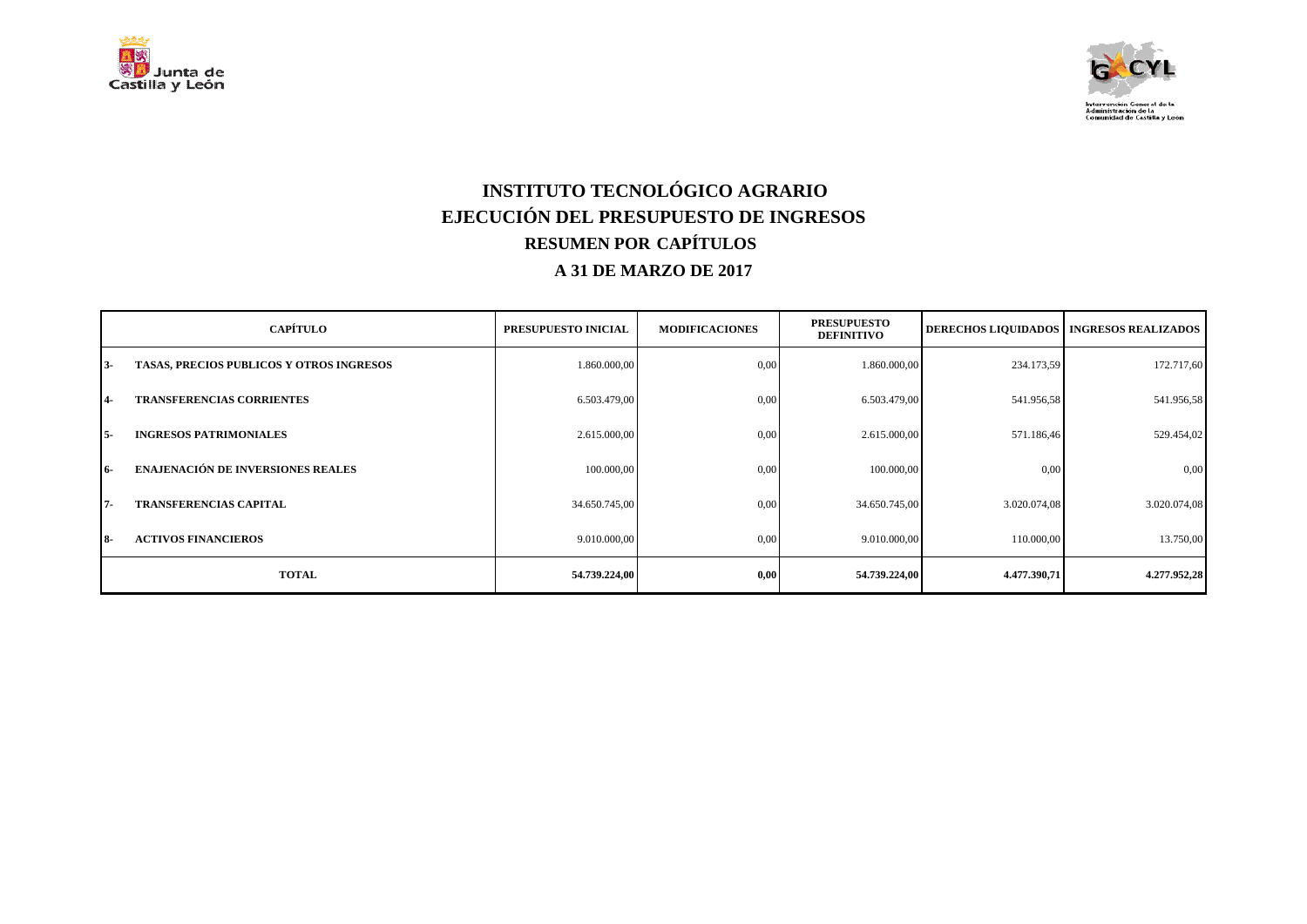



## **AGENC. INNOV. FINANC. E INTERN. EMP. CYL EJECUCIÓN DEL PRESUPUESTO DE INGRESOS RESUMEN POR CAPÍTULOS A 31 DE MARZO DE 2017**

|           | <b>CAPÍTULO</b>                          | PRESUPUESTO INICIAL | <b>MODIFICACIONES</b> | <b>PRESUPUESTO</b><br><b>DEFINITIVO</b> |               | DERECHOS LIQUIDADOS   INGRESOS REALIZADOS |
|-----------|------------------------------------------|---------------------|-----------------------|-----------------------------------------|---------------|-------------------------------------------|
| $3-$      | TASAS, PRECIOS PUBLICOS Y OTROS INGRESOS | 5.160.354,00        | 0,00                  | 5.160.354,00                            | 959.800,69    | 227.591,42                                |
| <b>4-</b> | <b>TRANSFERENCIAS CORRIENTES</b>         | 6.952.329,00        | 0,00                  | 6.952.329,00                            | 0.00          | 0,00                                      |
| - 5       | <b>INGRESOS PATRIMONIALES</b>            | 11.171.000,00       | 0,00                  | 11.171.000,00                           | 1.630.343,72  | 872.002,64                                |
| 16-       | <b>ENAJENACIÓN DE INVERSIONES REALES</b> | 5.408.000,00        | 0,00                  | 5.408.000,00                            | 231.162,91    | 168.198,58                                |
| 7-        | <b>TRANSFERENCIAS CAPITAL</b>            | 103.330.254,00      | 0,00                  | 103.330.254,00                          | 7.106.402,83  | 7.106.402,83                              |
| <b>8-</b> | <b>ACTIVOS FINANCIEROS</b>               | 25.223.166,00       | 31.428.571,43         | 56.651.737,43                           | 42.531.745,11 | 42.444.405,37                             |
| 19-       | <b>PASIVOS FINANCIEROS</b>               | 32.425.000,00       | 0,00                  | 32.425.000,00                           | 0,00          | 0,00                                      |
|           | <b>TOTAL</b>                             | 189.670.103,00      | 31.428.571,43         | 221.098.674,43                          | 52.459.455,26 | 50.818.600,84                             |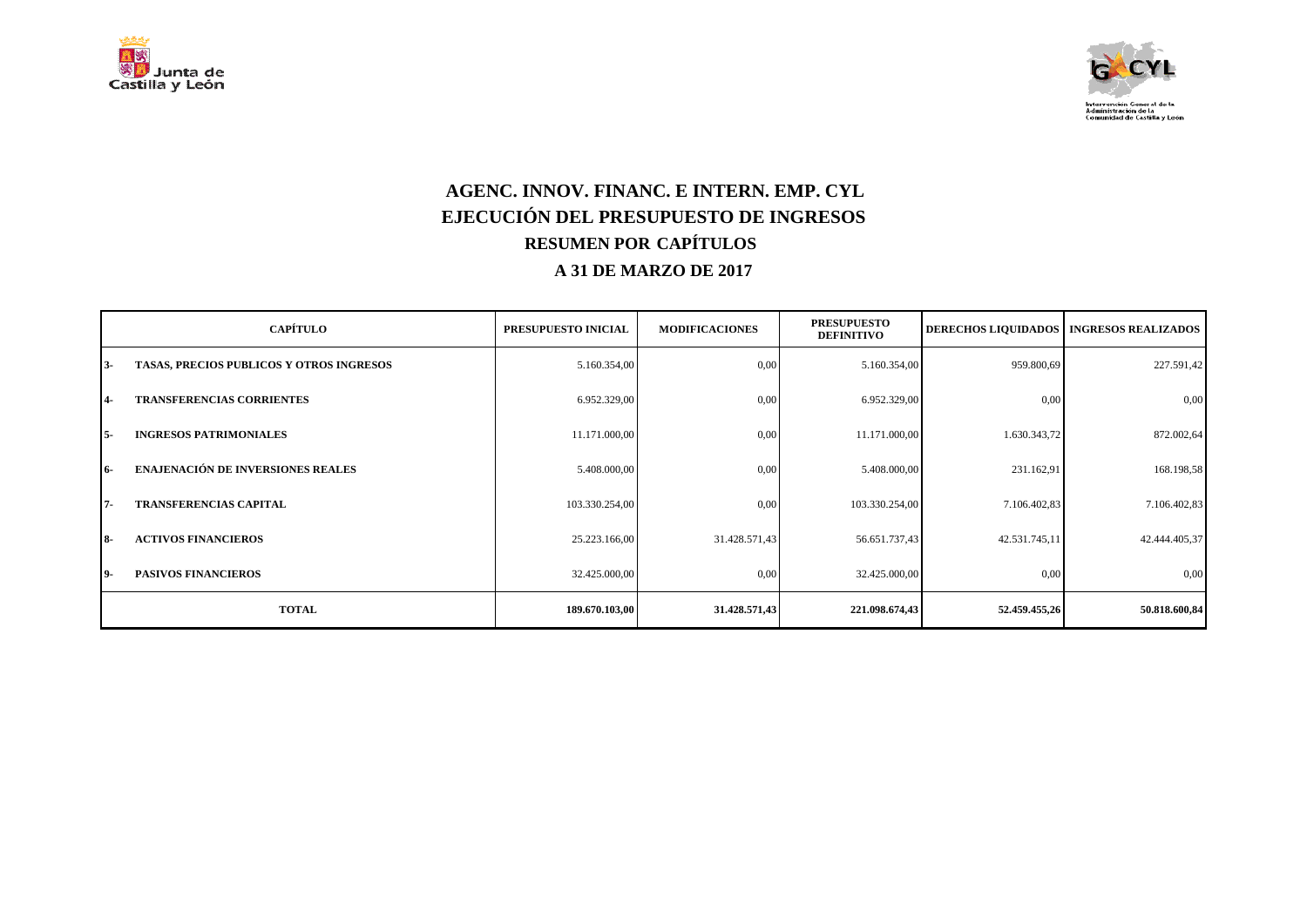



## **ENTE REGIONAL DE LA ENERGÍA EJECUCIÓN DEL PRESUPUESTO DE INGRESOS RESUMEN POR CAPÍTULOS A 31 DE MARZO DE 2017**

|            | <b>CAPÍTULO</b>                                 | PRESUPUESTO INICIAL | <b>MODIFICACIONES</b> | <b>PRESUPUESTO</b><br><b>DEFINITIVO</b> | <b>DERECHOS LIQUIDADOS</b> | <b>INGRESOS REALIZADOS</b> |
|------------|-------------------------------------------------|---------------------|-----------------------|-----------------------------------------|----------------------------|----------------------------|
| $13-$      | <b>TASAS, PRECIOS PUBLICOS Y OTROS INGRESOS</b> | 234.000,00          | 0,00                  | 234.000,00                              | 47.500,61                  | 59,89                      |
| 14-        | <b>TRANSFERENCIAS CORRIENTES</b>                | 1.151.657,00        | 0,00                  | 1.151.657,00                            | 287.914,23                 | 95.971,41                  |
| 15-        | <b>INGRESOS PATRIMONIALES</b>                   | 292,000,00          | 0,00                  | 292.000,00                              | 8.800,53                   | 8.798,29                   |
| 17-        | <b>TRANSFERENCIAS CAPITAL</b>                   | 1.526.837,00        | 0,00                  | 1.526.837,00                            | 309.394,23                 | 103.131,41                 |
| <b>18-</b> | <b>ACTIVOS FINANCIEROS</b>                      | 88.000,00           | 0,00                  | 88.000,00                               | 0,00                       | 0,00                       |
|            | <b>TOTAL</b>                                    | 3.292.494,00        | 0,00                  | 3.292.494,00                            | 653.609,60                 | 207.961,00                 |